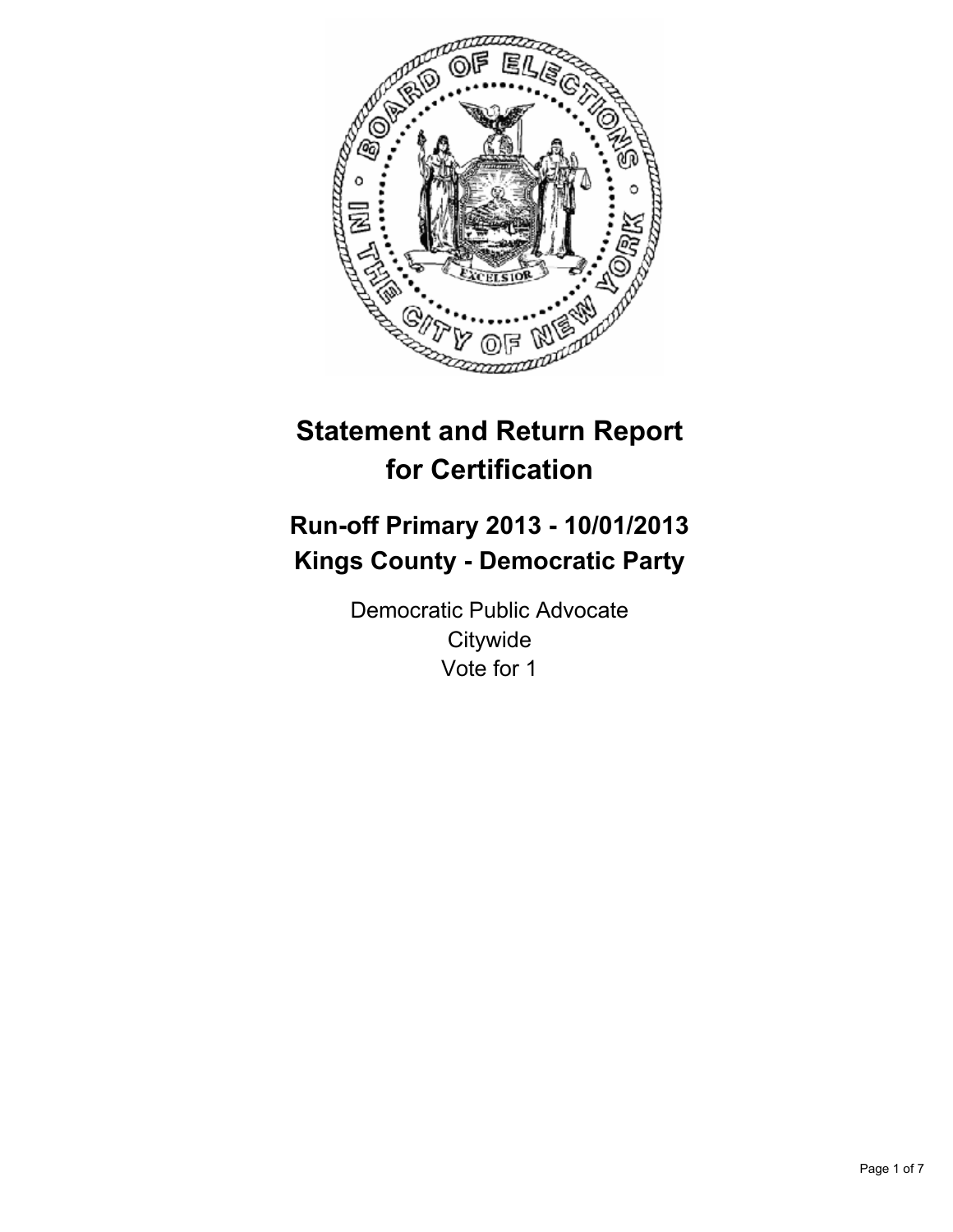

| <b>EMERGENCY</b>     | 12       |
|----------------------|----------|
| ABSENTEE/MILITARY    | 199      |
| <b>FEDERAL</b>       | 0        |
| SPECIAL PRESIDENTIAL | $\Omega$ |
| AFFIDAVIT            | 13       |
| <b>LETITIA JAMES</b> | 1,582    |
| DANIEL SQUADRON      | 1.443    |
| <b>Total Votes</b>   | 3.025    |

# **Assembly District 42**

| <b>Total Votes</b>   | 3,673          |
|----------------------|----------------|
| DANIEL SQUADRON      | 754            |
| <b>LETITIA JAMES</b> | 2,919          |
| AFFIDAVIT            | 25             |
| SPECIAL PRESIDENTIAL | 0              |
| <b>FEDERAL</b>       | 0              |
| ABSENTEE/MILITARY    | 157            |
| <b>EMERGENCY</b>     | $\overline{2}$ |

# **Assembly District 43**

| <b>Total Votes</b>   | 4,994 |
|----------------------|-------|
| DANIEL SQUADRON      | 370   |
| <b>LETITIA JAMES</b> | 4.624 |
| AFFIDAVIT            | 33    |
| SPECIAL PRESIDENTIAL | 0     |
| <b>FEDERAL</b>       | 0     |
| ABSENTEE/MILITARY    | 242   |
| <b>EMERGENCY</b>     | 9     |

### **Assembly District 44**

| <b>Total Votes</b>          | 4,628 |
|-----------------------------|-------|
| DANIEL SQUADRON             | 2,188 |
| <b>LETITIA JAMES</b>        | 2,440 |
| AFFIDAVIT                   | 30    |
| <b>SPECIAL PRESIDENTIAL</b> | 0     |
| <b>FEDERAL</b>              | 0     |
| ABSENTEE/MILITARY           | 168   |
| <b>EMERGENCY</b>            | 15    |

| <b>EMERGENCY</b>       | 27       |
|------------------------|----------|
| ABSENTEE/MILITARY      | 142      |
| <b>FEDERAL</b>         | $\Omega$ |
| SPECIAL PRESIDENTIAL   | 0        |
| AFFIDAVIT              | 5        |
| <b>LETITIA JAMES</b>   | 411      |
| <b>DANIEL SQUADRON</b> | 1,268    |
| <b>Total Votes</b>     | 1,679    |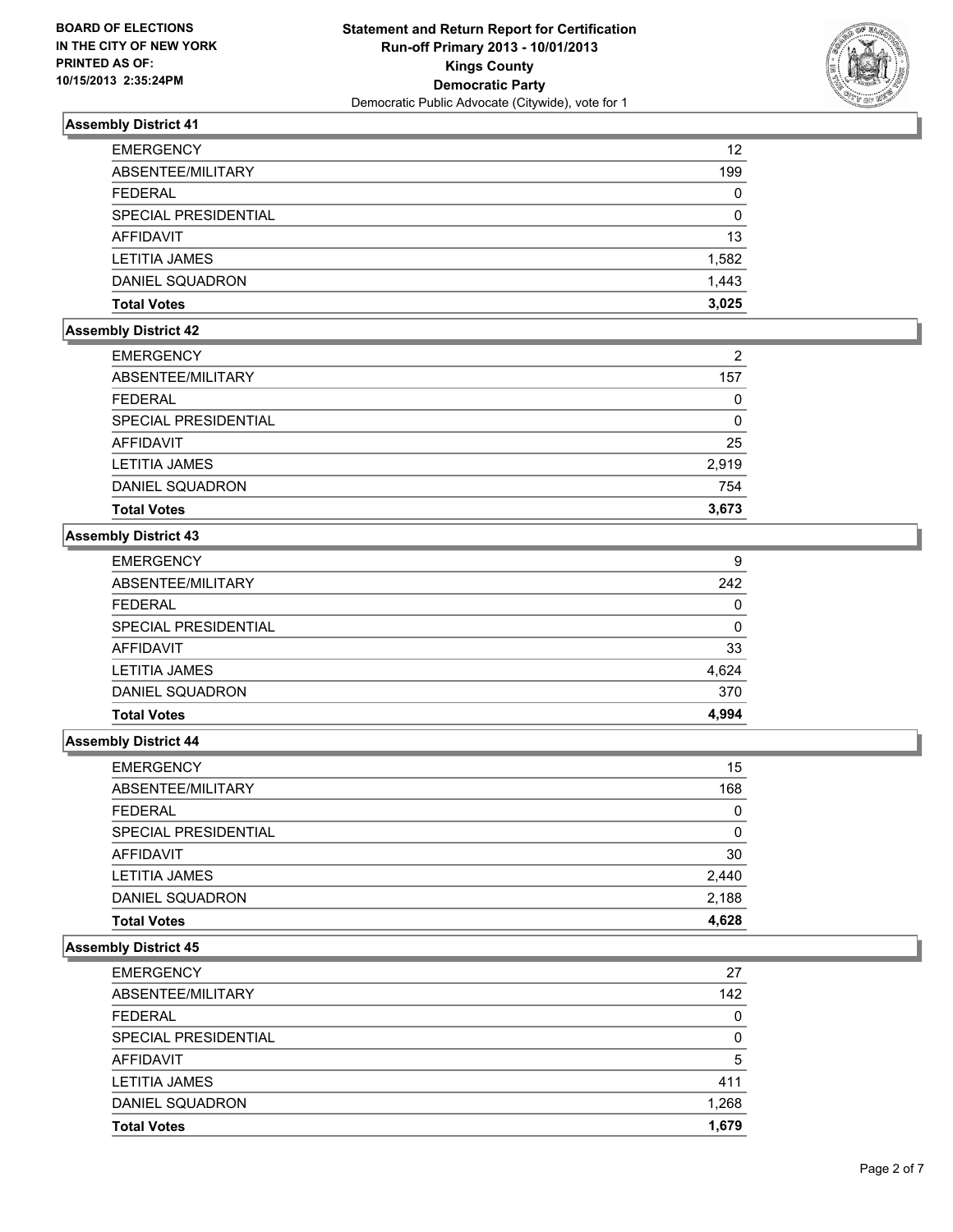

| <b>EMERGENCY</b>     | 6     |
|----------------------|-------|
| ABSENTEE/MILITARY    | 202   |
| <b>FEDERAL</b>       | 0     |
| SPECIAL PRESIDENTIAL | 0     |
| <b>AFFIDAVIT</b>     |       |
| <b>LETITIA JAMES</b> | 982   |
| DANIEL SQUADRON      | 1,558 |
| <b>Total Votes</b>   | 2.540 |

# **Assembly District 47**

| <b>EMERGENCY</b>     | 0     |
|----------------------|-------|
| ABSENTEE/MILITARY    | 149   |
| <b>FEDERAL</b>       | 0     |
| SPECIAL PRESIDENTIAL | 0     |
| AFFIDAVIT            |       |
| LETITIA JAMES        | 314   |
| DANIEL SQUADRON      | 807   |
| <b>Total Votes</b>   | 1.121 |

# **Assembly District 48**

| <b>Total Votes</b>   | 1,552    |
|----------------------|----------|
| DANIEL SQUADRON      | 1,304    |
| <b>LETITIA JAMES</b> | 248      |
| AFFIDAVIT            | 4        |
| SPECIAL PRESIDENTIAL | $\Omega$ |
| <b>FEDERAL</b>       | 0        |
| ABSENTEE/MILITARY    | 81       |
| <b>EMERGENCY</b>     | 2        |

### **Assembly District 49**

| <b>EMERGENCY</b>       | 18  |
|------------------------|-----|
| ABSENTEE/MILITARY      | 62  |
| <b>FEDERAL</b>         | 0   |
| SPECIAL PRESIDENTIAL   | 0   |
| <b>AFFIDAVIT</b>       | 3   |
| <b>LETITIA JAMES</b>   | 188 |
| <b>DANIEL SQUADRON</b> | 427 |
| <b>Total Votes</b>     | 615 |

| <b>EMERGENCY</b>     |       |
|----------------------|-------|
| ABSENTEE/MILITARY    | 75    |
| <b>FEDERAL</b>       | 0     |
| SPECIAL PRESIDENTIAL | 0     |
| AFFIDAVIT            | 22    |
| <b>LETITIA JAMES</b> | 1,170 |
| DANIEL SQUADRON      | 1,598 |
| <b>Total Votes</b>   | 2.768 |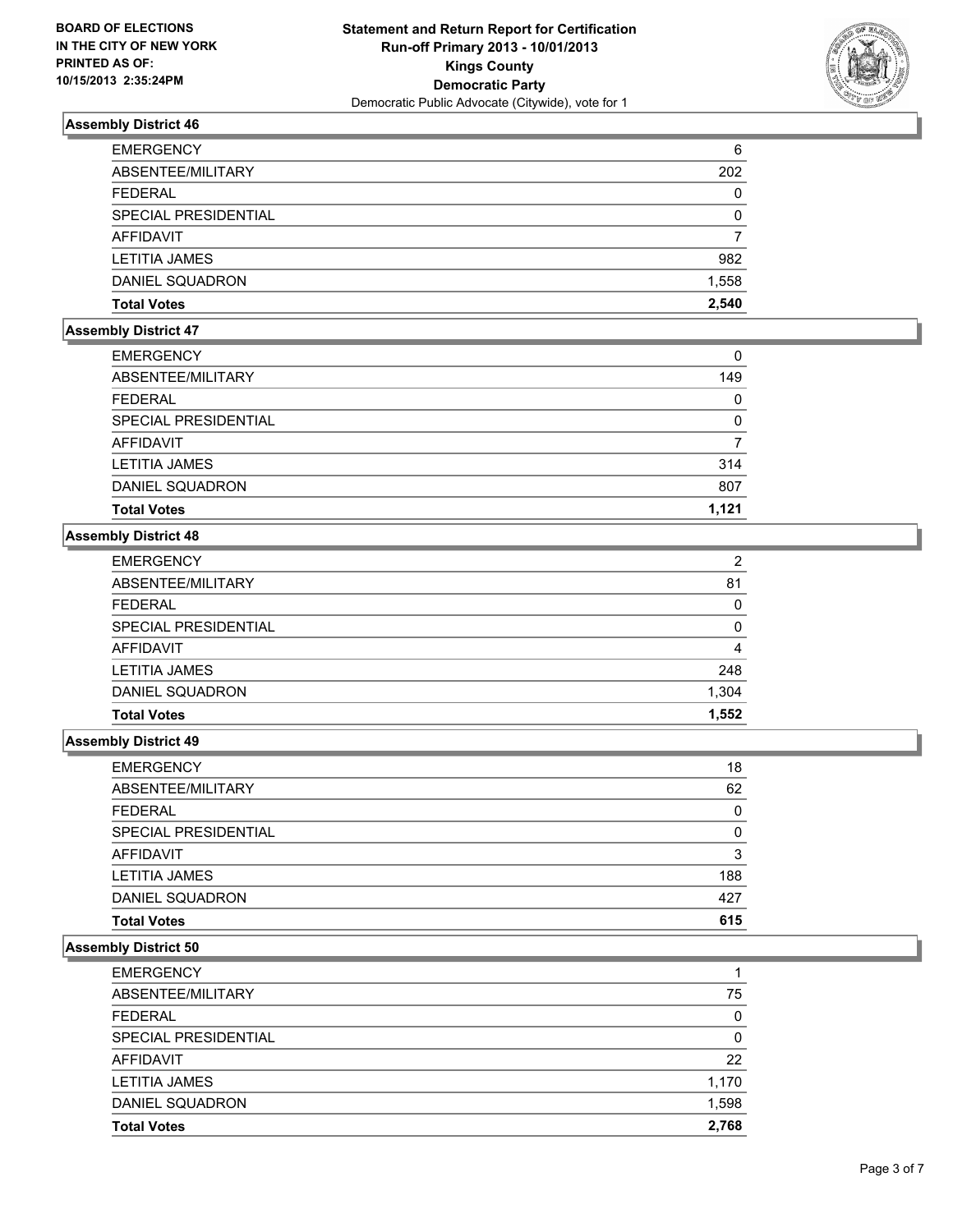

| <b>EMERGENCY</b>     | 0     |
|----------------------|-------|
| ABSENTEE/MILITARY    | 57    |
| <b>FEDERAL</b>       | 0     |
| SPECIAL PRESIDENTIAL | 0     |
| AFFIDAVIT            | 21    |
| <b>LETITIA JAMES</b> | 846   |
| DANIEL SQUADRON      | 716   |
| <b>Total Votes</b>   | 1.562 |

# **Assembly District 52**

| <b>EMERGENCY</b>     | 40    |
|----------------------|-------|
| ABSENTEE/MILITARY    | 369   |
| <b>FEDERAL</b>       | 0     |
| SPECIAL PRESIDENTIAL | 0     |
| AFFIDAVIT            | 66    |
| <b>LETITIA JAMES</b> | 4,343 |
| DANIEL SQUADRON      | 4,809 |
| <b>Total Votes</b>   | 9,152 |

# **Assembly District 53**

| <b>EMERGENCY</b>     | 4            |
|----------------------|--------------|
| ABSENTEE/MILITARY    | 64           |
| <b>FEDERAL</b>       | $\mathbf{0}$ |
| SPECIAL PRESIDENTIAL | $\Omega$     |
| <b>AFFIDAVIT</b>     | 12           |
| <b>LETITIA JAMES</b> | 1,150        |
| DANIEL SQUADRON      | 755          |
| <b>Total Votes</b>   | 1,905        |

### **Assembly District 54**

| 3     |
|-------|
| 51    |
| 0     |
| 0     |
| 19    |
| 1,373 |
| 357   |
| 1.730 |
|       |

| <b>EMERGENCY</b>     | 2        |
|----------------------|----------|
| ABSENTEE/MILITARY    | 102      |
| <b>FEDERAL</b>       | $\Omega$ |
| SPECIAL PRESIDENTIAL | 0        |
| AFFIDAVIT            | 34       |
| <b>LETITIA JAMES</b> | 3,228    |
| DANIEL SQUADRON      | 247      |
| <b>Total Votes</b>   | 3.475    |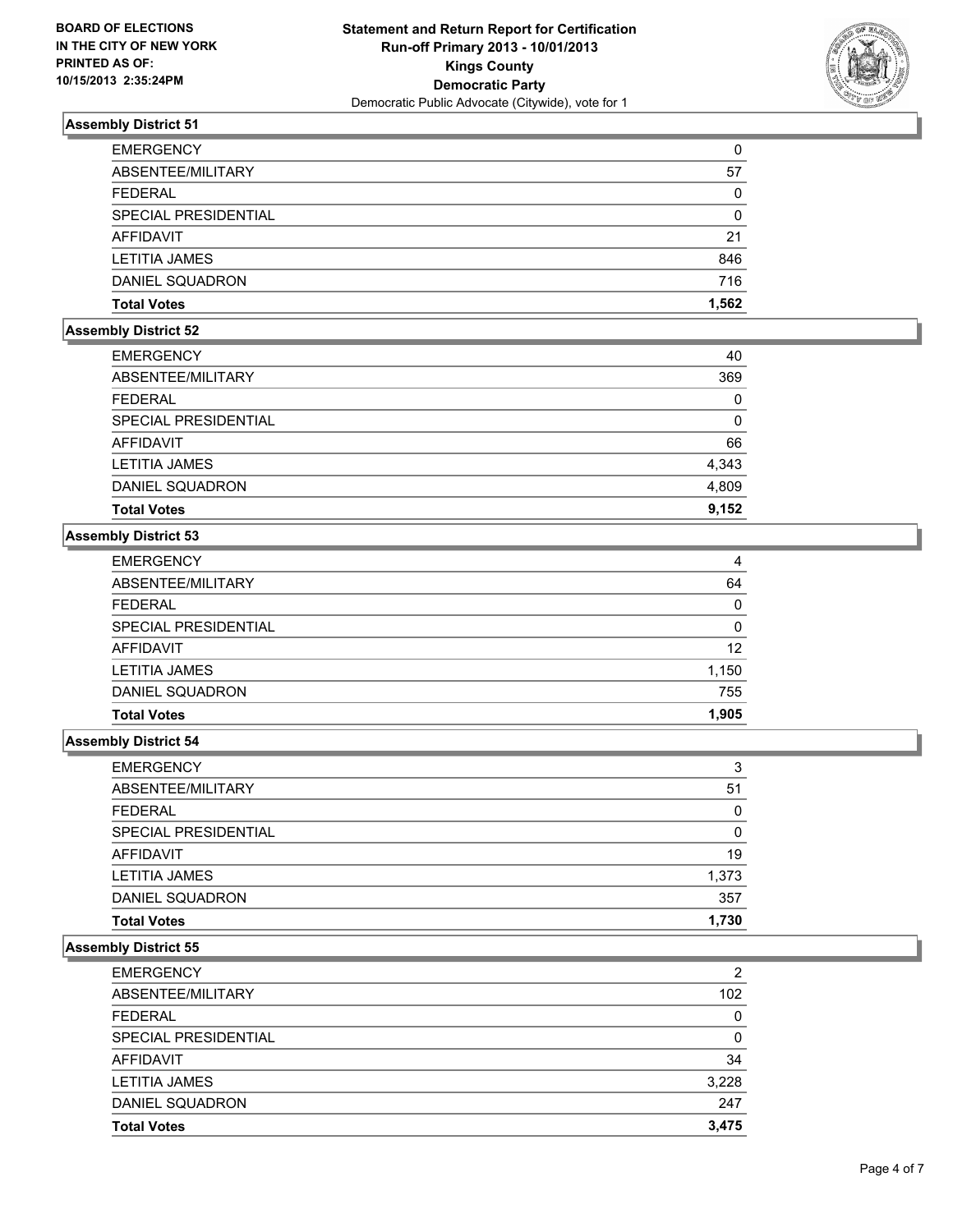

| <b>EMERGENCY</b>     | 8     |
|----------------------|-------|
| ABSENTEE/MILITARY    | 158   |
| <b>FEDERAL</b>       | 0     |
| SPECIAL PRESIDENTIAL | 0     |
| AFFIDAVIT            | 34    |
| <b>LETITIA JAMES</b> | 5,094 |
| DANIEL SQUADRON      | 246   |
| <b>Total Votes</b>   | 5,340 |

# **Assembly District 57**

| <b>EMERGENCY</b>     | 48    |
|----------------------|-------|
| ABSENTEE/MILITARY    | 362   |
| <b>FEDERAL</b>       | 0     |
| SPECIAL PRESIDENTIAL | 0     |
| AFFIDAVIT            | 53    |
| <b>LETITIA JAMES</b> | 7,950 |
| DANIEL SQUADRON      | 1,061 |
| <b>Total Votes</b>   | 9,011 |

# **Assembly District 58**

| <b>EMERGENCY</b>            | 12    |
|-----------------------------|-------|
| ABSENTEE/MILITARY           | 195   |
| <b>FEDERAL</b>              | 0     |
| <b>SPECIAL PRESIDENTIAL</b> | 0     |
| <b>AFFIDAVIT</b>            | 22    |
| <b>LETITIA JAMES</b>        | 4,359 |
| DANIEL SQUADRON             | 291   |
| <b>Total Votes</b>          | 4,650 |

### **Assembly District 59**

| <b>Total Votes</b>          | 3,335 |
|-----------------------------|-------|
| DANIEL SQUADRON             | 979   |
| <b>LETITIA JAMES</b>        | 2,356 |
| AFFIDAVIT                   | 16    |
| <b>SPECIAL PRESIDENTIAL</b> | 0     |
| <b>FEDERAL</b>              | 0     |
| ABSENTEE/MILITARY           | 138   |
| <b>EMERGENCY</b>            | 20    |

| <b>EMERGENCY</b>     | 0     |
|----------------------|-------|
| ABSENTEE/MILITARY    | 104   |
| <b>FEDERAL</b>       | 0     |
| SPECIAL PRESIDENTIAL | 0     |
| AFFIDAVIT            | 39    |
| <b>LETITIA JAMES</b> | 3,533 |
| DANIEL SQUADRON      | 347   |
| <b>Total Votes</b>   | 3.880 |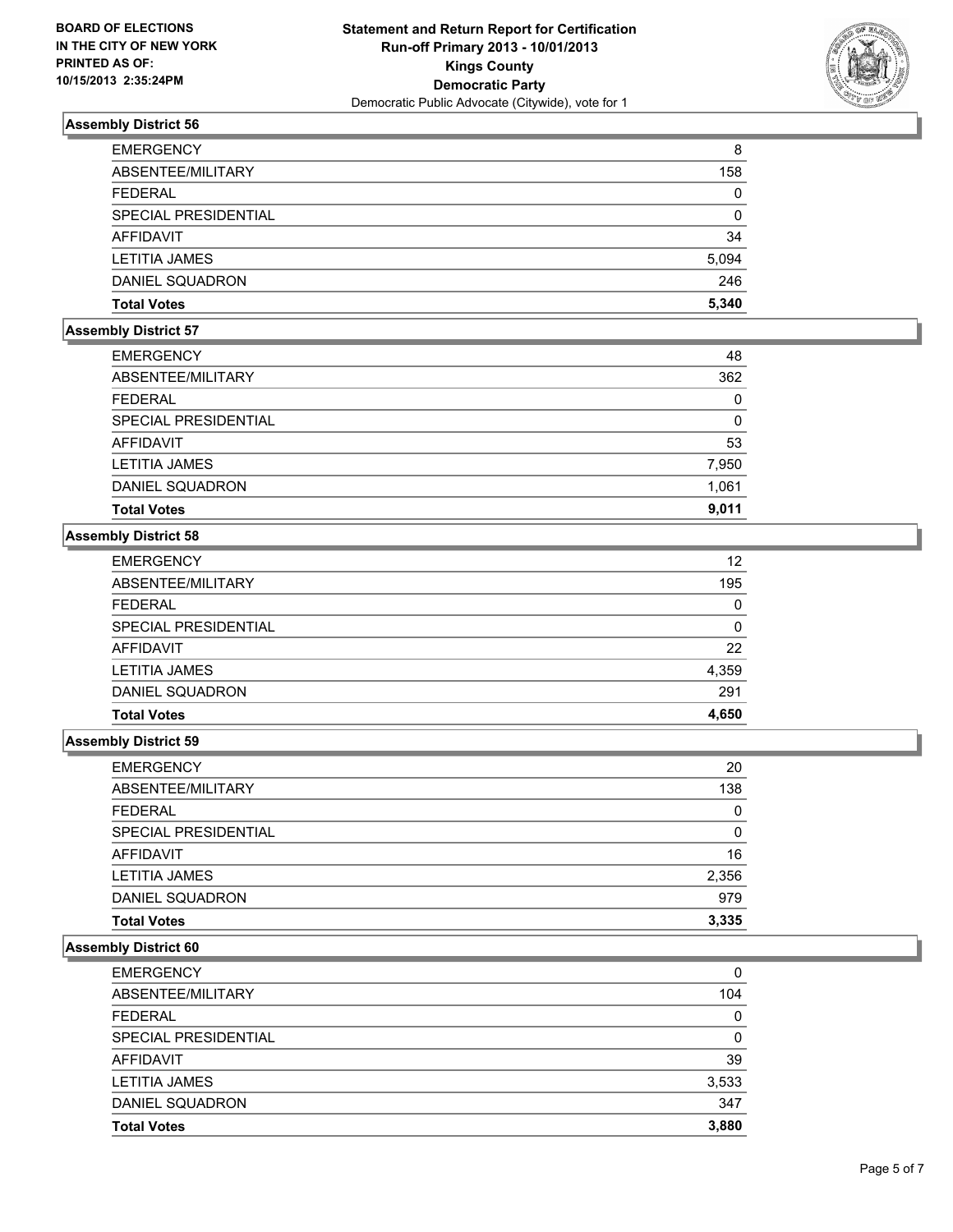

| <b>Total Votes</b>   | 483      |
|----------------------|----------|
| DANIEL SQUADRON      | 305      |
| <b>LETITIA JAMES</b> | 178      |
| <b>AFFIDAVIT</b>     |          |
| SPECIAL PRESIDENTIAL | $\Omega$ |
| <b>FEDERAL</b>       | 0        |
| ABSENTEE/MILITARY    | 20       |
| <b>EMERGENCY</b>     | 0        |